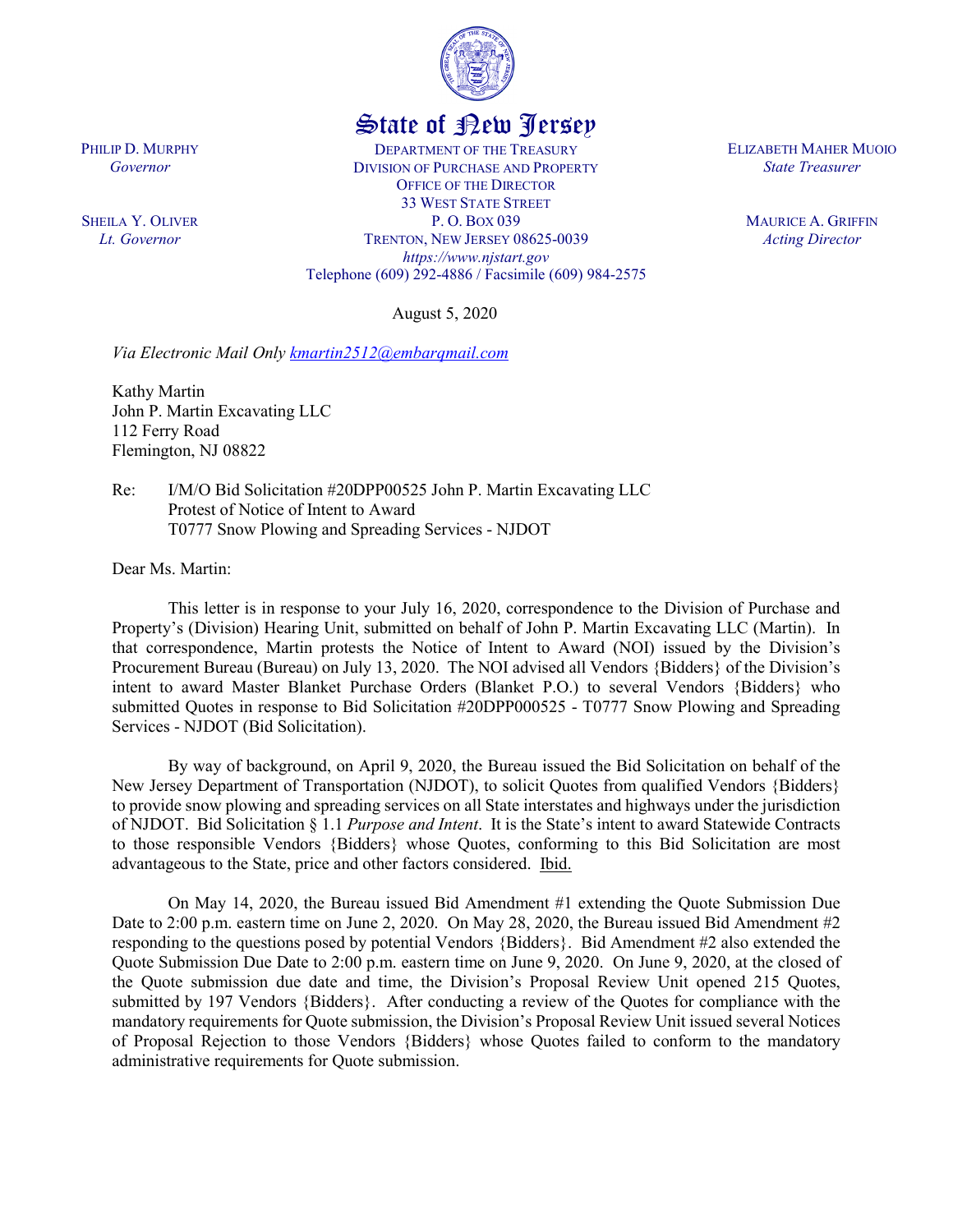The remaining Quotes were forwarded to the Bureau for review and evaluation consistent with the requirements of Bid Solicitation Section 6.7 *Evaluation Criteria.*

After the review and evaluation of all Quotes received in response to the Bid Solicitation was completed, the Bureau prepared a Recommendation Report which recommended Blanket P.O. awards to those responsible Vendors {Bidders} whose Quotes, conforming to the Bid Solicitation are most advantageous to the State, price and other factors considered. On July 13, 2020, the NOI was issued advising all Vendors {Bidders} that it was the State's intent to award a Blanket P.O.s consistent with the Bureau's Recommendation Report.<sup>[1](#page-1-0)</sup>

On July 16, 2020, the Division received Martin's protest challenging the intended Blanket P.O. awards. In its protest, Martin writes:

> Please consider this letter a formal notification of protest for the award of line items 179 (Snow Plowing Services) and 361 (Tailgate Mounted & On-Board Wetting System). The recommendation report indicates that our quote was deemed non-responsive due to mandatory requirements of the Bid Solicitation. During the bidding process we were contacted about different additional information on several occasions and believe to have responded back in the time set forth by the notification. John P Martin Excavating LLC did answer the forms as we understand them to be completed. We are unclear as to whether the discrepancy between the forms submitted with this bid proposal exists. Our intent was not to provide misinformation on any of the documentation. We would like the opportunity to correct any typos or un-intentional misinformation in the forms. To be clear and transparent, John P Martin Excavating is owned by both John Martin and Kathleen Martin (50/50).

[Martin, July 16, 2020 Letter of Protest].

l

In consideration of Martin's protest, I have reviewed the record of this procurement, including the Bid Solicitation, the submitted Quotes, the relevant statutes, regulations, and case law. This review of the record has provided me with the information necessary to determine the facts of this matter and to render an informed Final Agency Decision on the merits of the protest. I set forth herein the Division's Final Agency Decision.

The record for this procurement shows that Martin submitted an *Ownership Disclosure Form* with its Quote in accordance with Bid Solicitation Section 4.4.1.2.1 *Ownership Disclosure Form.* Bid Solicitation Section 4.4.1.2.1 *Ownership Disclosure Form* requires that:

> Pursuant to N.J.S.A. 52:25-24.2, in the event the Vendor {Bidder} is a corporation, partnership or limited liability company, the Vendor {Bidder} must complete an Ownership Disclosure Form.

> A current completed Ownership Disclosure Form must be received prior to or accompany the submitted Quote. A Vendor's {Bidder's} failure to submit the completed and signed form with its Quote will result in the rejection of the Quote as non-responsive and preclude the award of a

<span id="page-1-0"></span><sup>&</sup>lt;sup>1</sup> The list of Vendors {Bidders} who are recommended to receive a Blanket P.O. award are listed in the Bureau's July 9, 2020 Recommendation Report.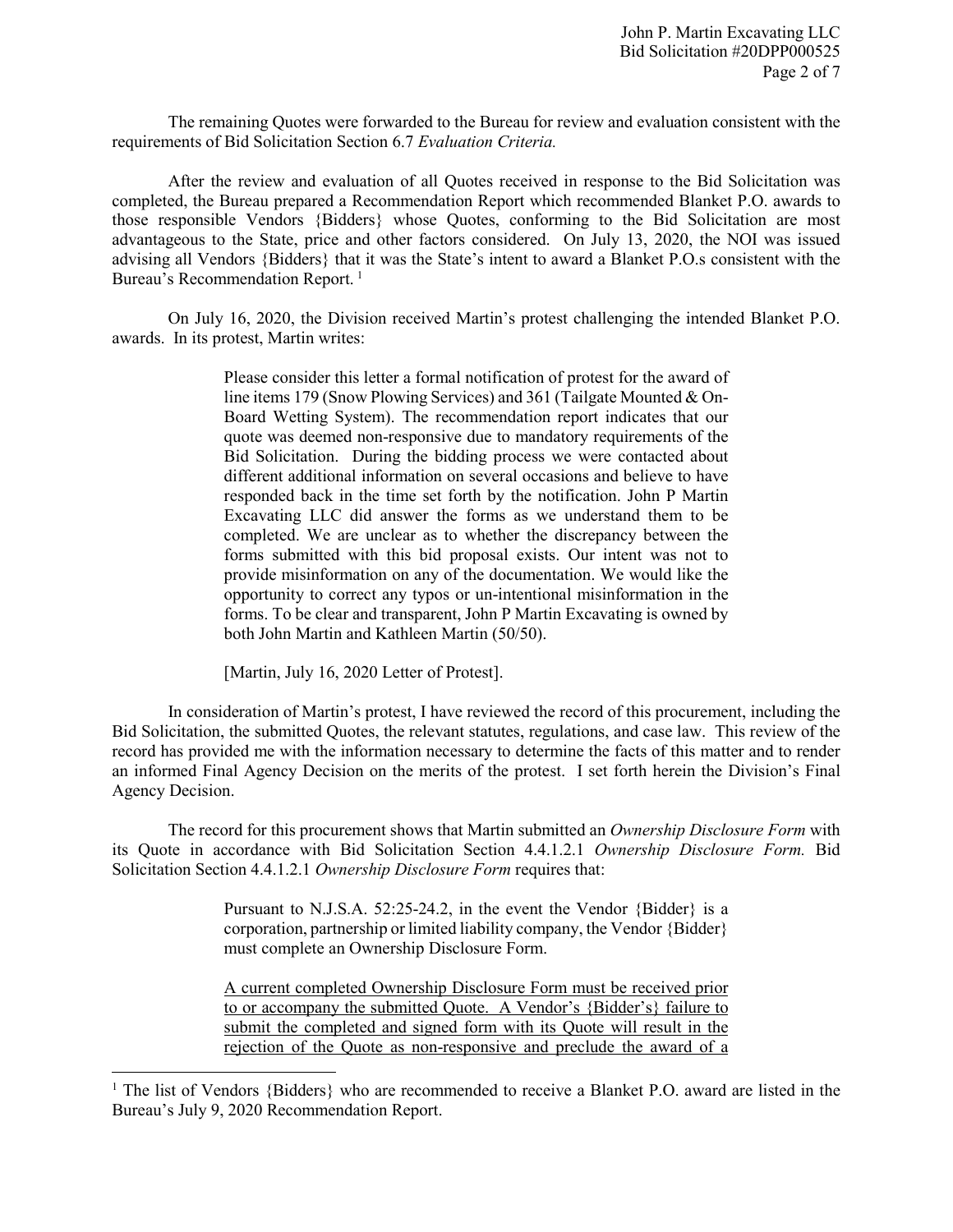Blanket P.O. to said Vendor {Bidder} unless the Division has on file a signed and accurate Ownership Disclosure Form dated and received no more than six (6) months prior to the Quote submission deadline for this procurement. If any ownership change has occurred within the last six (6) months, a new Ownership Disclosure Form must be completed, signed and submitted with the Quote.

[Emphasis added].

A copy of Martin's submitted *Ownership Disclosure Form* is shown below.

|                                                             |            | <b>OWNERSHIP DISCLOSURE FORM</b>                                                                                                                                                                                                      |                                              |                      |                |
|-------------------------------------------------------------|------------|---------------------------------------------------------------------------------------------------------------------------------------------------------------------------------------------------------------------------------------|----------------------------------------------|----------------------|----------------|
| <b>BID SOLICITATION #:</b>                                  | 20DPP00525 |                                                                                                                                                                                                                                       | VENDOR (BIDDER): John P Martin Expending LLC |                      |                |
|                                                             |            | ALL PARTIES ENTERING INTO A CONTRACT WITH THE STATE ARE REQUIRED TO PROVIDE THE<br>INFORMATION REQUESTED PURSUANT TO N.J.S.A. 52:25-24.2.<br>PLEASE NOTE THAT IF THE VENDOR/BIDDER IS A NON-PROFIT ENTITY, THIS FORM IS NOT REQUIRED. |                                              |                      |                |
|                                                             |            | <b>PART 1</b>                                                                                                                                                                                                                         |                                              |                      |                |
|                                                             |            | Are there any individuals, partners, members, stockholders, corporations, partnerships, or limited<br>liability companies owning a 10% or greater interest in the Vendor (Bidder)?                                                    |                                              | <b>YES</b><br>$\Box$ | <b>NO</b><br>回 |
| <b>NAME</b><br><b>ADDRESS 1</b><br><b>ADDRESS 2</b><br>CITY |            | <b>STATE</b>                                                                                                                                                                                                                          |                                              | ZIP                  |                |
| <b>NAME</b>                                                 |            |                                                                                                                                                                                                                                       |                                              |                      |                |
| <b>ADDRESS 1</b>                                            |            |                                                                                                                                                                                                                                       |                                              |                      |                |
| <b>ADDRESS 2</b>                                            |            |                                                                                                                                                                                                                                       |                                              |                      |                |
| <b>CITY</b>                                                 |            | <b>STATE</b>                                                                                                                                                                                                                          |                                              | ZIP                  |                |
|                                                             |            |                                                                                                                                                                                                                                       |                                              |                      |                |
| <b>NAME</b><br><b>ADDRESS 1</b>                             |            |                                                                                                                                                                                                                                       |                                              |                      |                |
| <b>ADDRESS 2</b><br><b>CITY</b>                             |            | <b>STATE</b>                                                                                                                                                                                                                          |                                              | ZIP                  |                |
| <b>NAME</b>                                                 |            |                                                                                                                                                                                                                                       |                                              |                      |                |
| <b>ADDRESS 1</b><br><b>ADDRESS 2</b>                        |            |                                                                                                                                                                                                                                       |                                              |                      |                |
| <b>CITY</b>                                                 |            | <b>STATE</b>                                                                                                                                                                                                                          |                                              | ZIP                  |                |
| <b>NAME</b>                                                 |            |                                                                                                                                                                                                                                       |                                              |                      |                |
| <b>ADDRESS 1</b><br><b>ADDRESS 2</b>                        |            |                                                                                                                                                                                                                                       |                                              |                      |                |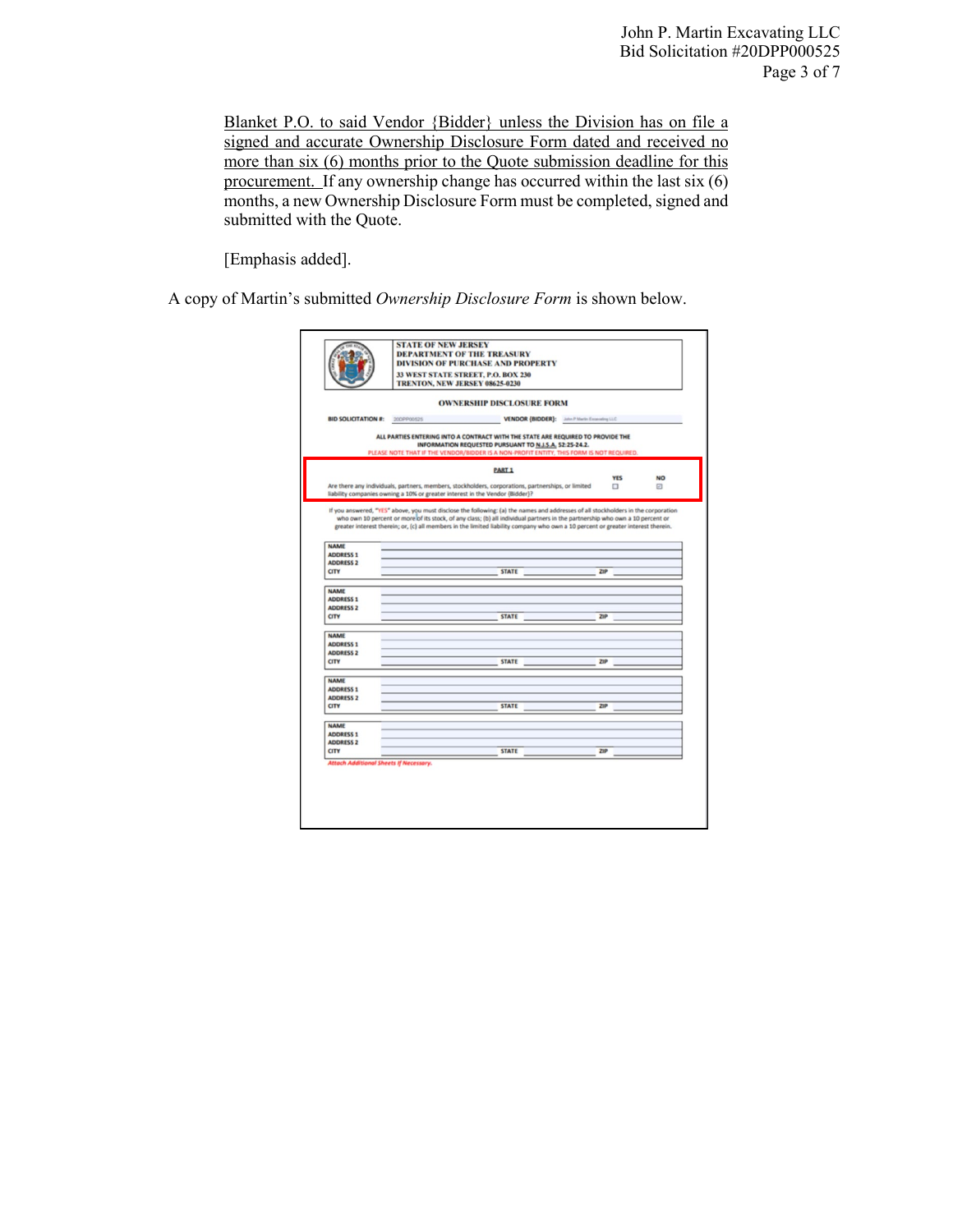| <b>YES</b><br><b>NO</b><br>Of those entities disclosed above owning a 10% or greater interest in the Vendor (Bidder), are<br>Θ<br>□<br>there any individuals, partners, members, stockholders, corporations, partnerships, or limited<br>liability companies owning a 10% or greater interest of those listed entities?<br>If you answered, "YES" above, you must disclose the following: (a) the names and addresses of all stockholders in the corporation<br>who own 10 percent or more of its stock, of any class; (b) all individual partners in the partnership who own a 10 percent or<br>greater interest therein; or, (c) all members in the limited liability company who own a 10 percent or greater interest therein.<br>Please note that this disclosure shall be continued until names and addresses of every non-corporate stockholder, and individual<br>partner, and member, exceeding the 10 percent ownership criteria established in this act, has been identified.<br>Name of the entity listed above to which the disclosure below applies:<br><b>NAME</b><br><b>ADDRESS 1</b><br><b>ADDRESS 2</b><br><b>STATE</b><br>71P<br><b>NAME</b><br><b>STATE</b><br>71P<br><b>STATE</b><br>ZIP<br><b>NAME</b><br><b>ADDRESS 1</b><br><b>ADDRESS 2</b><br><b>STATE</b><br><b>CITY</b><br>710<br><b>NAME</b><br><b>ADDRESS 1</b><br><b>STATE</b><br>21P<br><b>Attach Additional Sheets If Necessary.</b><br><b>PART 3</b><br>As an alternative to completing this form, a Vendor (Bidder) with any direct or indirect parent entity which is publicly traded may<br>submit the name and address of each publicly traded entity and the name and address of each person that holds a 10 percent or<br>greater beneficial interest in the publicly traded entity as of the last annual filing with the federal Securities and Exchange Commission<br>or the foreign equivalent, and, if there is any person that holds a 10 percent or greater beneficial interest, also shall submit links to<br>the websites containing the last annual filings with the federal Securities and Exchange Commission or the foreign equivalent and<br>the relevant page numbers of the filings that contain the information on each person that holds a 10 percent or greater beneficial<br>interest. |                  | <b>PART 2</b> |  |
|--------------------------------------------------------------------------------------------------------------------------------------------------------------------------------------------------------------------------------------------------------------------------------------------------------------------------------------------------------------------------------------------------------------------------------------------------------------------------------------------------------------------------------------------------------------------------------------------------------------------------------------------------------------------------------------------------------------------------------------------------------------------------------------------------------------------------------------------------------------------------------------------------------------------------------------------------------------------------------------------------------------------------------------------------------------------------------------------------------------------------------------------------------------------------------------------------------------------------------------------------------------------------------------------------------------------------------------------------------------------------------------------------------------------------------------------------------------------------------------------------------------------------------------------------------------------------------------------------------------------------------------------------------------------------------------------------------------------------------------------------------------------------------------------------------------------------------------------------------------------------------------------------------------------------------------------------------------------------------------------------------------------------------------------------------------------------------------------------------------------------------------------------------------------------------------------------------------------------------------------------------------------------------------------------|------------------|---------------|--|
|                                                                                                                                                                                                                                                                                                                                                                                                                                                                                                                                                                                                                                                                                                                                                                                                                                                                                                                                                                                                                                                                                                                                                                                                                                                                                                                                                                                                                                                                                                                                                                                                                                                                                                                                                                                                                                                                                                                                                                                                                                                                                                                                                                                                                                                                                                  |                  |               |  |
|                                                                                                                                                                                                                                                                                                                                                                                                                                                                                                                                                                                                                                                                                                                                                                                                                                                                                                                                                                                                                                                                                                                                                                                                                                                                                                                                                                                                                                                                                                                                                                                                                                                                                                                                                                                                                                                                                                                                                                                                                                                                                                                                                                                                                                                                                                  |                  |               |  |
|                                                                                                                                                                                                                                                                                                                                                                                                                                                                                                                                                                                                                                                                                                                                                                                                                                                                                                                                                                                                                                                                                                                                                                                                                                                                                                                                                                                                                                                                                                                                                                                                                                                                                                                                                                                                                                                                                                                                                                                                                                                                                                                                                                                                                                                                                                  |                  |               |  |
|                                                                                                                                                                                                                                                                                                                                                                                                                                                                                                                                                                                                                                                                                                                                                                                                                                                                                                                                                                                                                                                                                                                                                                                                                                                                                                                                                                                                                                                                                                                                                                                                                                                                                                                                                                                                                                                                                                                                                                                                                                                                                                                                                                                                                                                                                                  |                  |               |  |
|                                                                                                                                                                                                                                                                                                                                                                                                                                                                                                                                                                                                                                                                                                                                                                                                                                                                                                                                                                                                                                                                                                                                                                                                                                                                                                                                                                                                                                                                                                                                                                                                                                                                                                                                                                                                                                                                                                                                                                                                                                                                                                                                                                                                                                                                                                  |                  |               |  |
|                                                                                                                                                                                                                                                                                                                                                                                                                                                                                                                                                                                                                                                                                                                                                                                                                                                                                                                                                                                                                                                                                                                                                                                                                                                                                                                                                                                                                                                                                                                                                                                                                                                                                                                                                                                                                                                                                                                                                                                                                                                                                                                                                                                                                                                                                                  |                  |               |  |
|                                                                                                                                                                                                                                                                                                                                                                                                                                                                                                                                                                                                                                                                                                                                                                                                                                                                                                                                                                                                                                                                                                                                                                                                                                                                                                                                                                                                                                                                                                                                                                                                                                                                                                                                                                                                                                                                                                                                                                                                                                                                                                                                                                                                                                                                                                  |                  |               |  |
|                                                                                                                                                                                                                                                                                                                                                                                                                                                                                                                                                                                                                                                                                                                                                                                                                                                                                                                                                                                                                                                                                                                                                                                                                                                                                                                                                                                                                                                                                                                                                                                                                                                                                                                                                                                                                                                                                                                                                                                                                                                                                                                                                                                                                                                                                                  |                  |               |  |
|                                                                                                                                                                                                                                                                                                                                                                                                                                                                                                                                                                                                                                                                                                                                                                                                                                                                                                                                                                                                                                                                                                                                                                                                                                                                                                                                                                                                                                                                                                                                                                                                                                                                                                                                                                                                                                                                                                                                                                                                                                                                                                                                                                                                                                                                                                  |                  |               |  |
|                                                                                                                                                                                                                                                                                                                                                                                                                                                                                                                                                                                                                                                                                                                                                                                                                                                                                                                                                                                                                                                                                                                                                                                                                                                                                                                                                                                                                                                                                                                                                                                                                                                                                                                                                                                                                                                                                                                                                                                                                                                                                                                                                                                                                                                                                                  |                  |               |  |
|                                                                                                                                                                                                                                                                                                                                                                                                                                                                                                                                                                                                                                                                                                                                                                                                                                                                                                                                                                                                                                                                                                                                                                                                                                                                                                                                                                                                                                                                                                                                                                                                                                                                                                                                                                                                                                                                                                                                                                                                                                                                                                                                                                                                                                                                                                  |                  |               |  |
|                                                                                                                                                                                                                                                                                                                                                                                                                                                                                                                                                                                                                                                                                                                                                                                                                                                                                                                                                                                                                                                                                                                                                                                                                                                                                                                                                                                                                                                                                                                                                                                                                                                                                                                                                                                                                                                                                                                                                                                                                                                                                                                                                                                                                                                                                                  |                  |               |  |
|                                                                                                                                                                                                                                                                                                                                                                                                                                                                                                                                                                                                                                                                                                                                                                                                                                                                                                                                                                                                                                                                                                                                                                                                                                                                                                                                                                                                                                                                                                                                                                                                                                                                                                                                                                                                                                                                                                                                                                                                                                                                                                                                                                                                                                                                                                  |                  |               |  |
|                                                                                                                                                                                                                                                                                                                                                                                                                                                                                                                                                                                                                                                                                                                                                                                                                                                                                                                                                                                                                                                                                                                                                                                                                                                                                                                                                                                                                                                                                                                                                                                                                                                                                                                                                                                                                                                                                                                                                                                                                                                                                                                                                                                                                                                                                                  | <b>CITY</b>      |               |  |
|                                                                                                                                                                                                                                                                                                                                                                                                                                                                                                                                                                                                                                                                                                                                                                                                                                                                                                                                                                                                                                                                                                                                                                                                                                                                                                                                                                                                                                                                                                                                                                                                                                                                                                                                                                                                                                                                                                                                                                                                                                                                                                                                                                                                                                                                                                  |                  |               |  |
|                                                                                                                                                                                                                                                                                                                                                                                                                                                                                                                                                                                                                                                                                                                                                                                                                                                                                                                                                                                                                                                                                                                                                                                                                                                                                                                                                                                                                                                                                                                                                                                                                                                                                                                                                                                                                                                                                                                                                                                                                                                                                                                                                                                                                                                                                                  |                  |               |  |
|                                                                                                                                                                                                                                                                                                                                                                                                                                                                                                                                                                                                                                                                                                                                                                                                                                                                                                                                                                                                                                                                                                                                                                                                                                                                                                                                                                                                                                                                                                                                                                                                                                                                                                                                                                                                                                                                                                                                                                                                                                                                                                                                                                                                                                                                                                  | <b>ADDRESS 1</b> |               |  |
|                                                                                                                                                                                                                                                                                                                                                                                                                                                                                                                                                                                                                                                                                                                                                                                                                                                                                                                                                                                                                                                                                                                                                                                                                                                                                                                                                                                                                                                                                                                                                                                                                                                                                                                                                                                                                                                                                                                                                                                                                                                                                                                                                                                                                                                                                                  | <b>ADDRESS 2</b> |               |  |
|                                                                                                                                                                                                                                                                                                                                                                                                                                                                                                                                                                                                                                                                                                                                                                                                                                                                                                                                                                                                                                                                                                                                                                                                                                                                                                                                                                                                                                                                                                                                                                                                                                                                                                                                                                                                                                                                                                                                                                                                                                                                                                                                                                                                                                                                                                  | <b>CITY</b>      |               |  |
|                                                                                                                                                                                                                                                                                                                                                                                                                                                                                                                                                                                                                                                                                                                                                                                                                                                                                                                                                                                                                                                                                                                                                                                                                                                                                                                                                                                                                                                                                                                                                                                                                                                                                                                                                                                                                                                                                                                                                                                                                                                                                                                                                                                                                                                                                                  |                  |               |  |
|                                                                                                                                                                                                                                                                                                                                                                                                                                                                                                                                                                                                                                                                                                                                                                                                                                                                                                                                                                                                                                                                                                                                                                                                                                                                                                                                                                                                                                                                                                                                                                                                                                                                                                                                                                                                                                                                                                                                                                                                                                                                                                                                                                                                                                                                                                  | <b>NAME</b>      |               |  |
|                                                                                                                                                                                                                                                                                                                                                                                                                                                                                                                                                                                                                                                                                                                                                                                                                                                                                                                                                                                                                                                                                                                                                                                                                                                                                                                                                                                                                                                                                                                                                                                                                                                                                                                                                                                                                                                                                                                                                                                                                                                                                                                                                                                                                                                                                                  | <b>ADDRESS 1</b> |               |  |
|                                                                                                                                                                                                                                                                                                                                                                                                                                                                                                                                                                                                                                                                                                                                                                                                                                                                                                                                                                                                                                                                                                                                                                                                                                                                                                                                                                                                                                                                                                                                                                                                                                                                                                                                                                                                                                                                                                                                                                                                                                                                                                                                                                                                                                                                                                  | <b>ADDRESS 2</b> |               |  |
|                                                                                                                                                                                                                                                                                                                                                                                                                                                                                                                                                                                                                                                                                                                                                                                                                                                                                                                                                                                                                                                                                                                                                                                                                                                                                                                                                                                                                                                                                                                                                                                                                                                                                                                                                                                                                                                                                                                                                                                                                                                                                                                                                                                                                                                                                                  | <b>CITY</b>      |               |  |
|                                                                                                                                                                                                                                                                                                                                                                                                                                                                                                                                                                                                                                                                                                                                                                                                                                                                                                                                                                                                                                                                                                                                                                                                                                                                                                                                                                                                                                                                                                                                                                                                                                                                                                                                                                                                                                                                                                                                                                                                                                                                                                                                                                                                                                                                                                  |                  |               |  |
|                                                                                                                                                                                                                                                                                                                                                                                                                                                                                                                                                                                                                                                                                                                                                                                                                                                                                                                                                                                                                                                                                                                                                                                                                                                                                                                                                                                                                                                                                                                                                                                                                                                                                                                                                                                                                                                                                                                                                                                                                                                                                                                                                                                                                                                                                                  |                  |               |  |
|                                                                                                                                                                                                                                                                                                                                                                                                                                                                                                                                                                                                                                                                                                                                                                                                                                                                                                                                                                                                                                                                                                                                                                                                                                                                                                                                                                                                                                                                                                                                                                                                                                                                                                                                                                                                                                                                                                                                                                                                                                                                                                                                                                                                                                                                                                  |                  |               |  |
|                                                                                                                                                                                                                                                                                                                                                                                                                                                                                                                                                                                                                                                                                                                                                                                                                                                                                                                                                                                                                                                                                                                                                                                                                                                                                                                                                                                                                                                                                                                                                                                                                                                                                                                                                                                                                                                                                                                                                                                                                                                                                                                                                                                                                                                                                                  |                  |               |  |
|                                                                                                                                                                                                                                                                                                                                                                                                                                                                                                                                                                                                                                                                                                                                                                                                                                                                                                                                                                                                                                                                                                                                                                                                                                                                                                                                                                                                                                                                                                                                                                                                                                                                                                                                                                                                                                                                                                                                                                                                                                                                                                                                                                                                                                                                                                  |                  |               |  |
|                                                                                                                                                                                                                                                                                                                                                                                                                                                                                                                                                                                                                                                                                                                                                                                                                                                                                                                                                                                                                                                                                                                                                                                                                                                                                                                                                                                                                                                                                                                                                                                                                                                                                                                                                                                                                                                                                                                                                                                                                                                                                                                                                                                                                                                                                                  |                  |               |  |
|                                                                                                                                                                                                                                                                                                                                                                                                                                                                                                                                                                                                                                                                                                                                                                                                                                                                                                                                                                                                                                                                                                                                                                                                                                                                                                                                                                                                                                                                                                                                                                                                                                                                                                                                                                                                                                                                                                                                                                                                                                                                                                                                                                                                                                                                                                  |                  |               |  |
|                                                                                                                                                                                                                                                                                                                                                                                                                                                                                                                                                                                                                                                                                                                                                                                                                                                                                                                                                                                                                                                                                                                                                                                                                                                                                                                                                                                                                                                                                                                                                                                                                                                                                                                                                                                                                                                                                                                                                                                                                                                                                                                                                                                                                                                                                                  | <b>ADDRESS 2</b> |               |  |
|                                                                                                                                                                                                                                                                                                                                                                                                                                                                                                                                                                                                                                                                                                                                                                                                                                                                                                                                                                                                                                                                                                                                                                                                                                                                                                                                                                                                                                                                                                                                                                                                                                                                                                                                                                                                                                                                                                                                                                                                                                                                                                                                                                                                                                                                                                  | <b>CITY</b>      |               |  |
|                                                                                                                                                                                                                                                                                                                                                                                                                                                                                                                                                                                                                                                                                                                                                                                                                                                                                                                                                                                                                                                                                                                                                                                                                                                                                                                                                                                                                                                                                                                                                                                                                                                                                                                                                                                                                                                                                                                                                                                                                                                                                                                                                                                                                                                                                                  |                  |               |  |
|                                                                                                                                                                                                                                                                                                                                                                                                                                                                                                                                                                                                                                                                                                                                                                                                                                                                                                                                                                                                                                                                                                                                                                                                                                                                                                                                                                                                                                                                                                                                                                                                                                                                                                                                                                                                                                                                                                                                                                                                                                                                                                                                                                                                                                                                                                  |                  |               |  |
|                                                                                                                                                                                                                                                                                                                                                                                                                                                                                                                                                                                                                                                                                                                                                                                                                                                                                                                                                                                                                                                                                                                                                                                                                                                                                                                                                                                                                                                                                                                                                                                                                                                                                                                                                                                                                                                                                                                                                                                                                                                                                                                                                                                                                                                                                                  |                  |               |  |
|                                                                                                                                                                                                                                                                                                                                                                                                                                                                                                                                                                                                                                                                                                                                                                                                                                                                                                                                                                                                                                                                                                                                                                                                                                                                                                                                                                                                                                                                                                                                                                                                                                                                                                                                                                                                                                                                                                                                                                                                                                                                                                                                                                                                                                                                                                  |                  |               |  |
|                                                                                                                                                                                                                                                                                                                                                                                                                                                                                                                                                                                                                                                                                                                                                                                                                                                                                                                                                                                                                                                                                                                                                                                                                                                                                                                                                                                                                                                                                                                                                                                                                                                                                                                                                                                                                                                                                                                                                                                                                                                                                                                                                                                                                                                                                                  |                  |               |  |
|                                                                                                                                                                                                                                                                                                                                                                                                                                                                                                                                                                                                                                                                                                                                                                                                                                                                                                                                                                                                                                                                                                                                                                                                                                                                                                                                                                                                                                                                                                                                                                                                                                                                                                                                                                                                                                                                                                                                                                                                                                                                                                                                                                                                                                                                                                  |                  |               |  |
|                                                                                                                                                                                                                                                                                                                                                                                                                                                                                                                                                                                                                                                                                                                                                                                                                                                                                                                                                                                                                                                                                                                                                                                                                                                                                                                                                                                                                                                                                                                                                                                                                                                                                                                                                                                                                                                                                                                                                                                                                                                                                                                                                                                                                                                                                                  |                  |               |  |
|                                                                                                                                                                                                                                                                                                                                                                                                                                                                                                                                                                                                                                                                                                                                                                                                                                                                                                                                                                                                                                                                                                                                                                                                                                                                                                                                                                                                                                                                                                                                                                                                                                                                                                                                                                                                                                                                                                                                                                                                                                                                                                                                                                                                                                                                                                  |                  |               |  |
|                                                                                                                                                                                                                                                                                                                                                                                                                                                                                                                                                                                                                                                                                                                                                                                                                                                                                                                                                                                                                                                                                                                                                                                                                                                                                                                                                                                                                                                                                                                                                                                                                                                                                                                                                                                                                                                                                                                                                                                                                                                                                                                                                                                                                                                                                                  |                  |               |  |
|                                                                                                                                                                                                                                                                                                                                                                                                                                                                                                                                                                                                                                                                                                                                                                                                                                                                                                                                                                                                                                                                                                                                                                                                                                                                                                                                                                                                                                                                                                                                                                                                                                                                                                                                                                                                                                                                                                                                                                                                                                                                                                                                                                                                                                                                                                  |                  |               |  |
|                                                                                                                                                                                                                                                                                                                                                                                                                                                                                                                                                                                                                                                                                                                                                                                                                                                                                                                                                                                                                                                                                                                                                                                                                                                                                                                                                                                                                                                                                                                                                                                                                                                                                                                                                                                                                                                                                                                                                                                                                                                                                                                                                                                                                                                                                                  |                  |               |  |
|                                                                                                                                                                                                                                                                                                                                                                                                                                                                                                                                                                                                                                                                                                                                                                                                                                                                                                                                                                                                                                                                                                                                                                                                                                                                                                                                                                                                                                                                                                                                                                                                                                                                                                                                                                                                                                                                                                                                                                                                                                                                                                                                                                                                                                                                                                  |                  |               |  |
|                                                                                                                                                                                                                                                                                                                                                                                                                                                                                                                                                                                                                                                                                                                                                                                                                                                                                                                                                                                                                                                                                                                                                                                                                                                                                                                                                                                                                                                                                                                                                                                                                                                                                                                                                                                                                                                                                                                                                                                                                                                                                                                                                                                                                                                                                                  |                  |               |  |
|                                                                                                                                                                                                                                                                                                                                                                                                                                                                                                                                                                                                                                                                                                                                                                                                                                                                                                                                                                                                                                                                                                                                                                                                                                                                                                                                                                                                                                                                                                                                                                                                                                                                                                                                                                                                                                                                                                                                                                                                                                                                                                                                                                                                                                                                                                  |                  |               |  |
|                                                                                                                                                                                                                                                                                                                                                                                                                                                                                                                                                                                                                                                                                                                                                                                                                                                                                                                                                                                                                                                                                                                                                                                                                                                                                                                                                                                                                                                                                                                                                                                                                                                                                                                                                                                                                                                                                                                                                                                                                                                                                                                                                                                                                                                                                                  |                  |               |  |
|                                                                                                                                                                                                                                                                                                                                                                                                                                                                                                                                                                                                                                                                                                                                                                                                                                                                                                                                                                                                                                                                                                                                                                                                                                                                                                                                                                                                                                                                                                                                                                                                                                                                                                                                                                                                                                                                                                                                                                                                                                                                                                                                                                                                                                                                                                  |                  |               |  |
|                                                                                                                                                                                                                                                                                                                                                                                                                                                                                                                                                                                                                                                                                                                                                                                                                                                                                                                                                                                                                                                                                                                                                                                                                                                                                                                                                                                                                                                                                                                                                                                                                                                                                                                                                                                                                                                                                                                                                                                                                                                                                                                                                                                                                                                                                                  |                  |               |  |
| Page 2 of 2                                                                                                                                                                                                                                                                                                                                                                                                                                                                                                                                                                                                                                                                                                                                                                                                                                                                                                                                                                                                                                                                                                                                                                                                                                                                                                                                                                                                                                                                                                                                                                                                                                                                                                                                                                                                                                                                                                                                                                                                                                                                                                                                                                                                                                                                                      |                  |               |  |

Martin checked "No" in response to Question #1 on its *Ownership Disclosure Form*, indicating that there are no individuals, corporations, partnerships, or limited liability companies owning a 10% or greater interest in the Vendor {Bidder}. Martin also checked "No" to Question #2 on its *Ownership Disclosure Form*, indicating the same. As shown in the screenshots above, Martin left the remainder of the *Ownership Disclosure Form* blank.

However, in its review of Martin's Quote, the Bureau discovered a potential discrepancy between Martin's submitted *Ownership Disclosure Form* and the information contained in Martin's *Offer and Acceptance Page* and *Disclosure of Investment Activities in Iran Form* submitted with Martin's Quote. Both of those forms identified John P. Martin as "Owner" of Martin. A screenshot of Martin's *Offer and Acceptance Page* is shown below, as an example of the discrepancy between the information found on Martin's *Ownership Disclosure Form* and the information found on other forms that were submitted as part of Martin's Quote.<sup>[2](#page-3-0)</sup>

l

<span id="page-3-0"></span><sup>2</sup> Martin's Disclosure of Investment Activities in Iran Form also lists "John P. Martin" as "Owner" of Martin.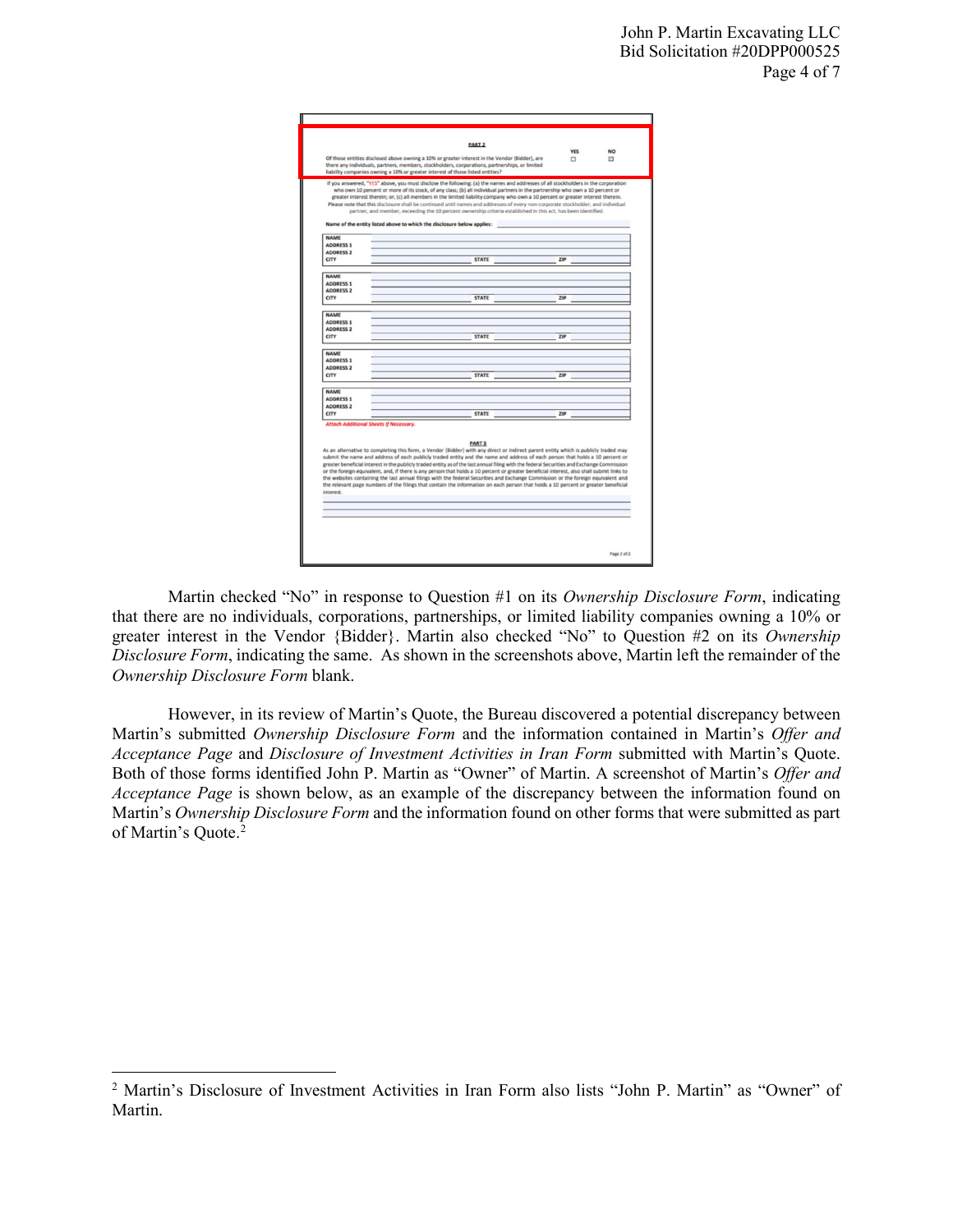|                                                | <b>Bid Solicitation No.</b><br>Blanket P.O. Term                 | <b>OFFER AND ACCEPTANCE PAGE</b><br>Bid Solicitation Title T0777 - Snow Plowing and Spreading Services - NJDOT<br>20DPP00525<br>See Bid Solicitation Section 5.2                                                                                                                                                                                                                                                                                                                                                 |                             |               | <b>State of New Jersey</b><br><b>Department of the Treasury</b><br>Division of Purchase and Property<br>33 West State Street, P.O. Box 230<br>Trenton, New Jersey 08625-0230<br>Open to Cooperative Purchasing                                                                                                                                                                                                                                                                                                                                                                                                                                                                               |
|------------------------------------------------|------------------------------------------------------------------|------------------------------------------------------------------------------------------------------------------------------------------------------------------------------------------------------------------------------------------------------------------------------------------------------------------------------------------------------------------------------------------------------------------------------------------------------------------------------------------------------------------|-----------------------------|---------------|----------------------------------------------------------------------------------------------------------------------------------------------------------------------------------------------------------------------------------------------------------------------------------------------------------------------------------------------------------------------------------------------------------------------------------------------------------------------------------------------------------------------------------------------------------------------------------------------------------------------------------------------------------------------------------------------|
| TO THE STATE OF NEW JERSEY:                    |                                                                  |                                                                                                                                                                                                                                                                                                                                                                                                                                                                                                                  |                             |               |                                                                                                                                                                                                                                                                                                                                                                                                                                                                                                                                                                                                                                                                                              |
|                                                |                                                                  | Purchase Order (Blanket P.O.) as defined in Section 2.0 of the Bid Solicitation.                                                                                                                                                                                                                                                                                                                                                                                                                                 |                             |               | The Undersigned hereby offers and agrees to furnish the good, products, or services in compliance with all terms of this Master Blanket                                                                                                                                                                                                                                                                                                                                                                                                                                                                                                                                                      |
|                                                | Vendor {Bidder} John P Martin Excavating LLC                     |                                                                                                                                                                                                                                                                                                                                                                                                                                                                                                                  | <b>Authorized Signature</b> |               | $m_{\alpha}$                                                                                                                                                                                                                                                                                                                                                                                                                                                                                                                                                                                                                                                                                 |
|                                                | Address 112 Ferry Road                                           |                                                                                                                                                                                                                                                                                                                                                                                                                                                                                                                  | <b>Printed Name</b>         | John P Martin |                                                                                                                                                                                                                                                                                                                                                                                                                                                                                                                                                                                                                                                                                              |
|                                                | City, State, Zip Code Flemington New Jersey, 08822               |                                                                                                                                                                                                                                                                                                                                                                                                                                                                                                                  |                             | Title Owner   |                                                                                                                                                                                                                                                                                                                                                                                                                                                                                                                                                                                                                                                                                              |
|                                                | Phone Number 908-782-2512                                        |                                                                                                                                                                                                                                                                                                                                                                                                                                                                                                                  | <b>Email Address</b>        |               | john@jpmartinexcavation.com                                                                                                                                                                                                                                                                                                                                                                                                                                                                                                                                                                                                                                                                  |
|                                                | Fax Number 908-782-8157                                          |                                                                                                                                                                                                                                                                                                                                                                                                                                                                                                                  | FEIN                        |               |                                                                                                                                                                                                                                                                                                                                                                                                                                                                                                                                                                                                                                                                                              |
|                                                |                                                                  |                                                                                                                                                                                                                                                                                                                                                                                                                                                                                                                  |                             |               | Registration and M/WBE Certification Services Unit. Please refer to N.J.A.C. 17:13-3.1 & 17:13-3.2 for additional information.                                                                                                                                                                                                                                                                                                                                                                                                                                                                                                                                                               |
|                                                |                                                                  | By signing and submitting this Offer, the Vendor (Bidder) certifies and confirms that:                                                                                                                                                                                                                                                                                                                                                                                                                           |                             |               |                                                                                                                                                                                                                                                                                                                                                                                                                                                                                                                                                                                                                                                                                              |
|                                                |                                                                  | Certification), Section 4.4.1.1.2 (Non-Collusion), and Section 4.4.1.1.3 (New Jersey Business Ethics Guide Certification);<br>constitute a breach and may result in suspension or debarment from further State bidding;<br>and the price bid by an alternate Vendor (Bidder) of the goods or services in addition to other remedies available; and<br>Solicitation and the resulting Blanket P.O. by electronic medium.<br>THIS FORM SHOULD BE SIGNED, COMPLETED AND INCLUDED WITH THE VENDOR'S (BIDDER'S) QUOTE |                             |               | 1. The Vendor (Bidder) has read, understands, and agrees to all terms, conditions, and specifications set forth in the State of New<br>Jersey Standard Terms and Conditions and the provisions set forth in the Bid Solicitation Section 4.4.1.1.1 (MacBride Principles<br>2. The Vendor's {Bidder's} failure to meet any of the terms and conditions of the Blanket P.O. as defined in the Bid Solicitation shall<br>3. A defaulting Vendor (Contractor) may also be liable, at the option of the State, for the difference between the Blanket P.O. price<br>4. By signing and submitting this Offer, the Vendor (Bidder) consents to receipt of any and all documents related to this Bid |
|                                                | <b>Bid Security Amount</b><br><b>Performance Security Amount</b> | ADDITIONAL VENDOR (BIDDER) REQUIREMENTS                                                                                                                                                                                                                                                                                                                                                                                                                                                                          | Payment Security Amount     |               |                                                                                                                                                                                                                                                                                                                                                                                                                                                                                                                                                                                                                                                                                              |
| proceed.                                       |                                                                  | <b>ACCEPTANCE OF OFFER (For State Use Only)</b>                                                                                                                                                                                                                                                                                                                                                                                                                                                                  | Retainage Percentage        |               | The Offer above is hereby accepted and now constitutes a Blanket P.O. (Contract) with the State of New Jersey. The Vendor (Contractor)<br>is now bound to sell the goods, products, or services listed by the attached Blanket P.O. {Contract} as defined by Section 2.0 of the Bid<br>Solicitation. The Vendor (Contractor) shall not commence any work or provide any good, product, or service under this Blanket P.O.<br>(Contract) until the Vendor (Contractor) complies with all requirements set forth in the Bid Solicitation and receives written notice to                                                                                                                        |
| Blanket P.O. Number<br>Blanket P.O. Award Date |                                                                  |                                                                                                                                                                                                                                                                                                                                                                                                                                                                                                                  | Blanket P.O. Effective Date |               |                                                                                                                                                                                                                                                                                                                                                                                                                                                                                                                                                                                                                                                                                              |

Pursuant to Bid Solicitation Section 6.4, *Clarification of Quote / State's Right to Request Further Information*, on June 30, 2020, the Bureau sent Martin a "Request for Clarification – **Third and Final Request**" (Clarification Letter) to ascertain who the owner(s) of Martin were. The Clarification Letter stated, in pertinent part,

> As part of its Quote, your firm answered "No" to Question #1 on its Ownership Disclosure Form, indicating that there are no individuals, corporations, partnerships, or limited liability companies owning a 10% or greater interest in the Company. However, your firm's Offer and Acceptance Page and Disclosure of Investment Activities in Iran Form submitted with the Quote identifies John P Martin as "Owner". The Procurement Bureau is requesting that your Company clarify this ambiguity.

> Please confirm whether or not John P Martin owns a 10% or greater interest in the Company. Additionally, please confirm whether or not there any additional individuals, corporations, partnerships, or limited liability companies owning a 10% or greater interest in the Company.

[Emphasis added].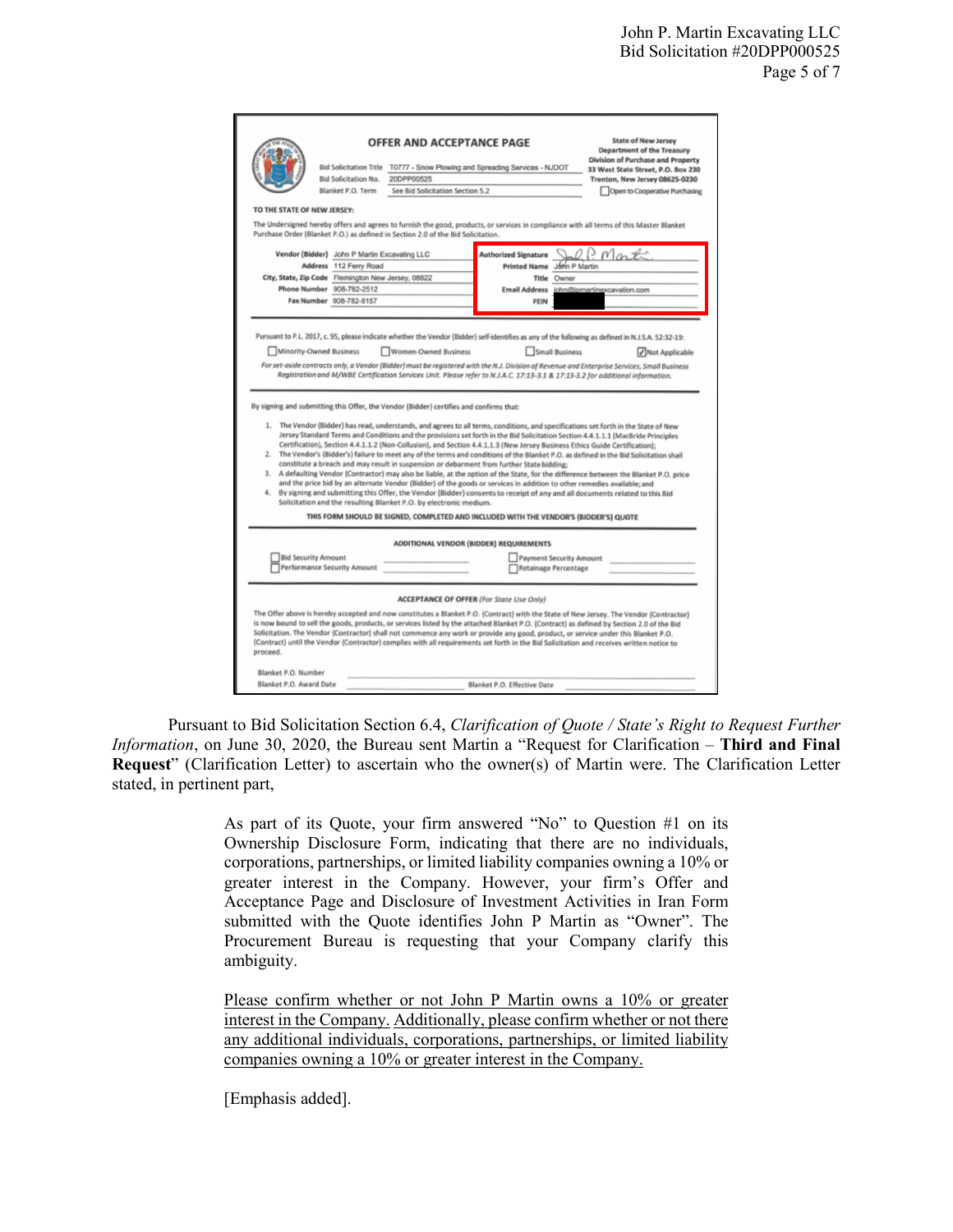In its July 1, 2020 Clarification Response, Martin stated, "Per the "Request for Clarification – Final Request" due today[,] John and Kathy Martin own 100% of John P. Martin Excavation (sic) LLC. No partners or investors are involved in John P Martin Excavating. We are a family run business for over 30 years with no partners or investors." Emphasis added. Based upon this response, the Bureau determined that there are two individuals whom owned the bidding entity. The information provided in response to the clarification response contradicted that provided by Martin on the *Ownership Disclosure Form* submitted with the Quote. The Bureau concluded that Martin failed to meet the requirements of N.J.S.A. 52:25-24.2, which requires that a current, completed and accurate statement of a Vendor's {Bidder's} ownership be submitted with the Quote.<sup>[3](#page-5-0)</sup> Thus, the Bureau found Martin to be non-responsive to the requirements of the Bid Solicitation, and Martin's Quote was not given further consideration for award.

The Hearing Unit's independent review of Martin's Quote and Martin's response to the clarification letter confirms that the Bureau properly determined that the *Ownership Disclosure Form* submitted with Martin's Quote was neither complete nor was it accurate as required by N.J.S.A. 52:25-24.2. Martin's July 16, 2020 Letter of Protest further substantiates Martin's July 1, 2020 Clarification Response indicating that there is an additional owner of Martin that was not disclosed on the *Ownership Disclosure Form* submitted by Martin with its Quote. In its letter of protest, Martin states, "To be clear and transparent, John P Martin Excavating is owned by both John Martin and Kathleen Martin (50/50)." This additional information about Kathleen Martin's ownership of Martin cannot be accepted after Quote opening in order to correct a deficiency in Martin's originally submitted *Ownership Disclosure Form*.

In reviewing a Quote submitted, the Division does not have the power to waive the legislative requirement that a Vendor {Bidder} certify with its Quote the Bidder's company ownership structure. Only the New Jersey Legislature can change a requirement it has mandated. If the requirements of N.J.S.A. 52:25-24.2 are not met, a Quote must be rejected. The statute mandates stringent enforcement to maintain the equal footing of all Vendors {Bidders} and to ensure the integrity of the State's bidding process.

Based upon the foregoing, I find no reason to disturb the Bureau's recommendation for award. The Bureau was correct to exclude Martin from consideration for award for Price Lines 179 and 361, as Martin was ineligible for an award because it did not submit a complete and accurate statement of ownership with the Quote as required by N.J.S.A. 52:25-24.2. Accordingly, I sustain the July 13, 2020 Notice of Intent to Award. This is an unfortunate situation for the State as the Division encourages competition and appreciates the time and effort put forth in preparing and submitting the Quote.

Thank you for your company's continuing interest in doing business with the State of New Jersey and for registering your business with *NJSTART* a[t www.njstart.gov.](http://www.njstart.gov/) I encourage you to monitor the New Jersey Department of Transportation's website and the Division's *NJSTART* eProcurement website for future bidding opportunities for unawarded price lines for services related to the current procurement. You should also log into *NJSTART* to select any and all commodity codes for procurements you may be interested in submitting a Quote for so that you may receive notification of future bidding opportunities. This is my final agency decision with respect to the protest submitted by Martin.

Sincerely,

MA Ariffin Maurice A. Griffin

Acting Director

l

<span id="page-5-0"></span><sup>&</sup>lt;sup>3</sup> See July 9, 2020 Recommendation Report, Pg. 6